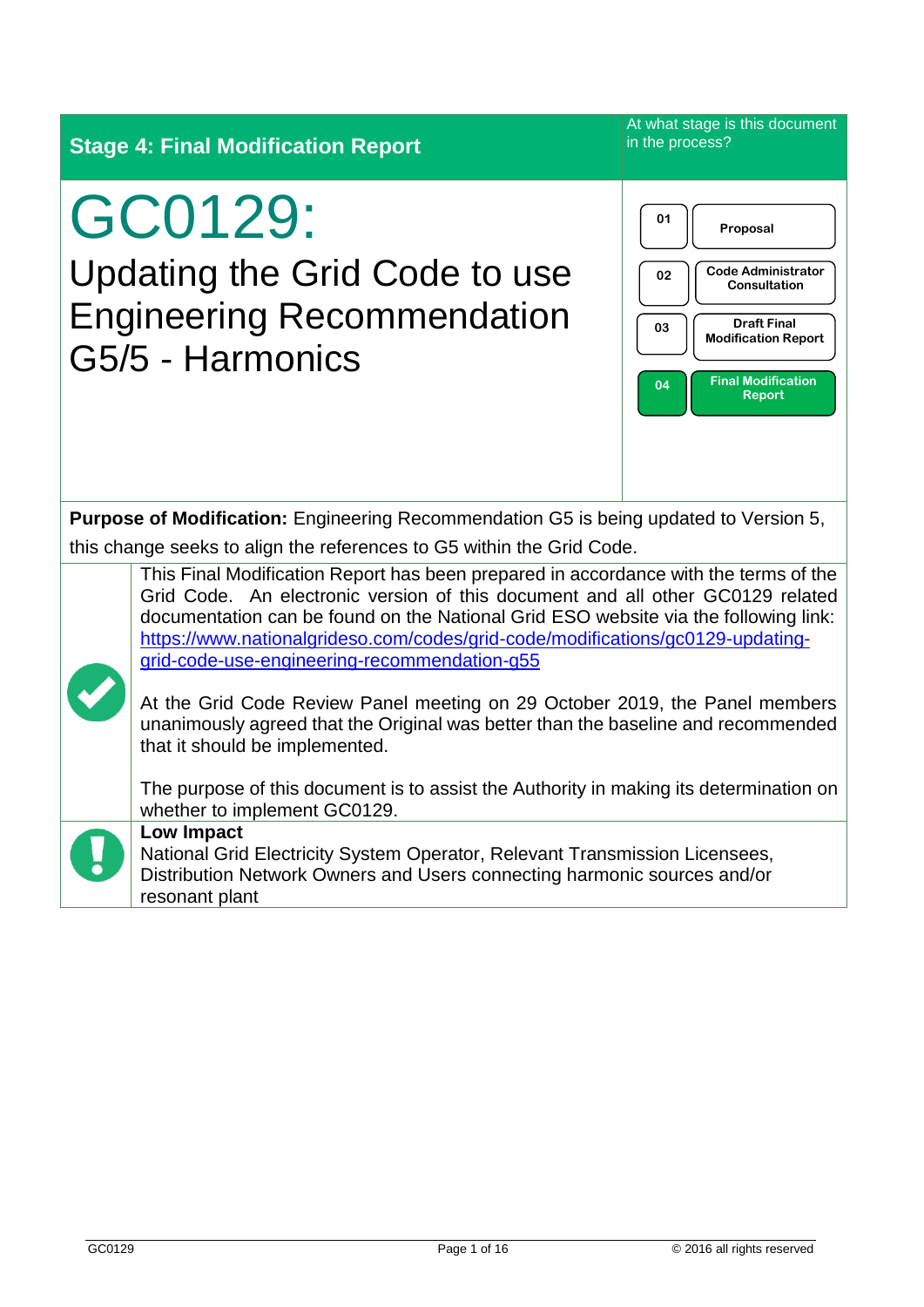| <b>Contents</b>                                                                                                              |                                              | <b>Any questions?</b>                              |
|------------------------------------------------------------------------------------------------------------------------------|----------------------------------------------|----------------------------------------------------|
| <b>About this document</b><br>1<br><b>Original Proposal</b><br>$\overline{\mathbf{2}}$<br><b>Proposers Solution</b><br>3     | Contact:<br><b>Rashpal Gata-Aura</b>         |                                                    |
| <b>Impacts &amp; Other Considerations</b><br>4<br><b>Relevant Objectives</b><br>5<br><b>Implementation</b><br>6              | Rashpal.gataaura@<br>nationalgrideso.com     |                                                    |
| <b>Code Administrator Consultation: Responses</b><br>7<br><b>Grid Code Review Panel Views</b><br>8<br><b>Legal Text</b><br>9 | 8<br>10<br>13                                | 07790370039                                        |
| <b>10 Cost Impacts</b><br>11 Annex 1 - Legal Text                                                                            | 13<br>14                                     | <b>Proposer:</b><br><b>Philip Smith</b>            |
| 12 Annex 2 - Code Administrator Consultation Responses<br><b>Timetable</b>                                                   | 16                                           | philip.smith4@<br>nationalgrid.com                 |
| The Code Administrator recommends the following timetable:                                                                   |                                              |                                                    |
| Draft Final Modification Report presented to Panel                                                                           | 21 October 2019                              | 07779560468                                        |
| <b>Modification Panel decision</b>                                                                                           | 29 October 2019                              | <b>National Grid ESO</b><br><b>Representative:</b> |
| Final Modification Report issued to the Authority                                                                            | 12 November<br>2019                          | <b>Phil Smith</b>                                  |
| Decision implemented in Grid Code                                                                                            | 1 March 2020 or<br>6 months after            | philip.smith4@<br>nationalgrid.com                 |
|                                                                                                                              | Ofgem decision,<br>whichever is the<br>later | 07779560468                                        |
|                                                                                                                              |                                              |                                                    |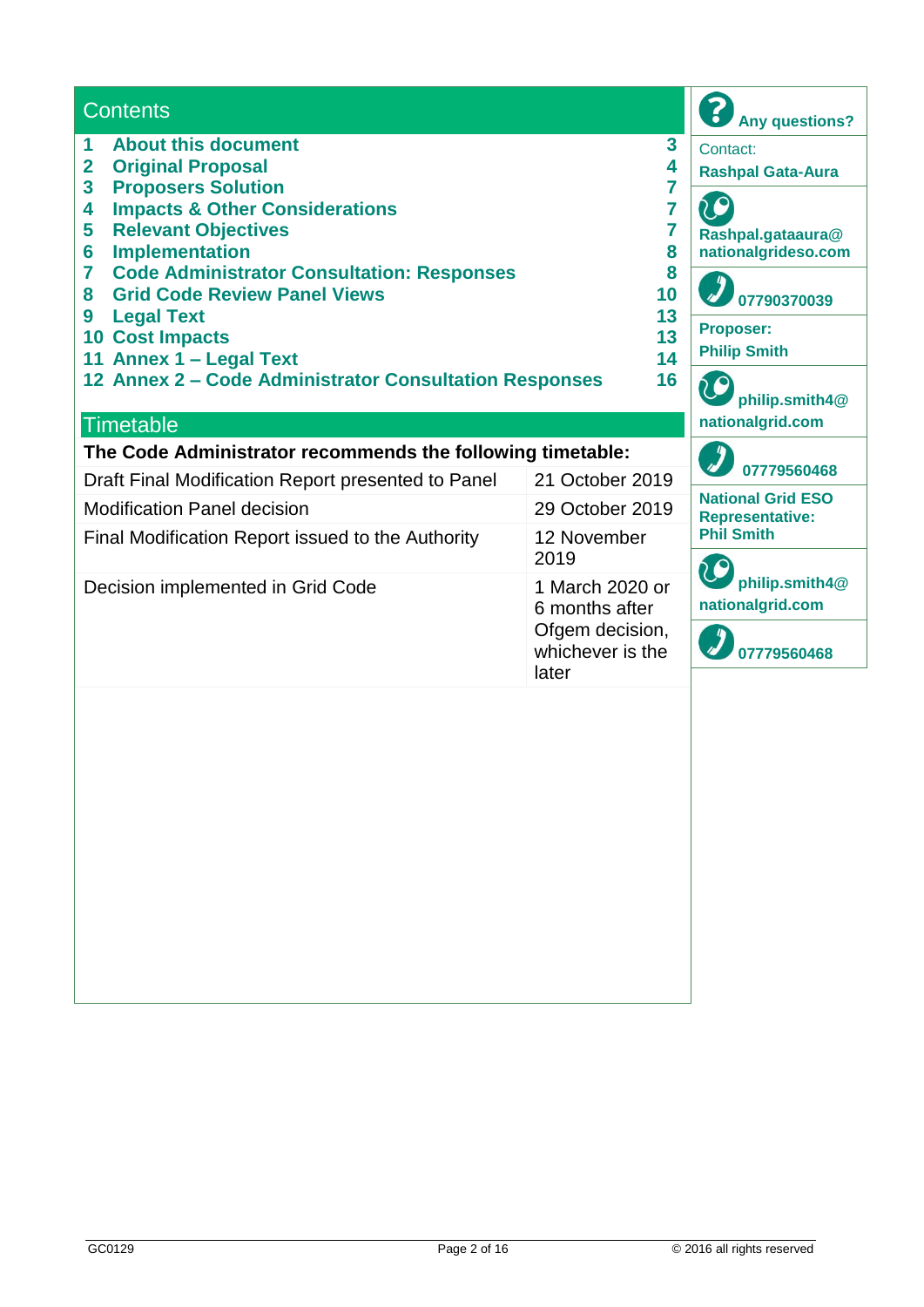| <b>Proposer Details</b>                                                                                                                            |                                                                                                                         |  |  |  |  |
|----------------------------------------------------------------------------------------------------------------------------------------------------|-------------------------------------------------------------------------------------------------------------------------|--|--|--|--|
| <b>Details of Proposer:</b><br>(Organisation Name)                                                                                                 | <b>National Grid Electricity System Operator</b>                                                                        |  |  |  |  |
| Capacity in which the Grid Code<br>Modification Proposal is being<br>proposed:<br>(e.g. CUSC Party)                                                | The Company                                                                                                             |  |  |  |  |
| <b>Details of Proposer's</b><br><b>Representative:</b><br>Organisation:  <br>Telephone Number:  <br>Email Address:                                 | Name:   Philip Smith<br><b>National Grid ESO</b><br>01189 363 522<br>Philip.Smith4@nationalgrid.com                     |  |  |  |  |
| <b>Details of Representative's</b><br>Alternate:<br>Name: I<br>Organisation:  <br>Telephone Number:  <br><b>Attachments (Yes/No):</b><br><b>No</b> | <b>Robert Wilson</b><br><b>National Grid ESO</b><br>07799 656402<br>Email Address:   Robert.Wilson2@nationalgrideso.com |  |  |  |  |

### Impact on Core Industry Documentation. *Please mark the relevant boxes with an "x" and provide any supporting information*



**X**

This modification is being made along with the update to Engineering Recommendation G5 and the corresponding change to the Distribution Code.

## **1 About this document**

This document is the Final Modification Report document that contains the responses received from the Code Administrator Consultation which closed on 11 October 2019.

GC0129 was proposed by National Grid Electricity System Operator and was submitted to the Grid Code Modifications Panel for its consideration on 30 May 2019. The Grid Code Panel unanimously decided to send GC0129 straight to Code Administrator Consultation for 15 Working days once there was sufficient certainty on the corresponding change to the Distribution Code.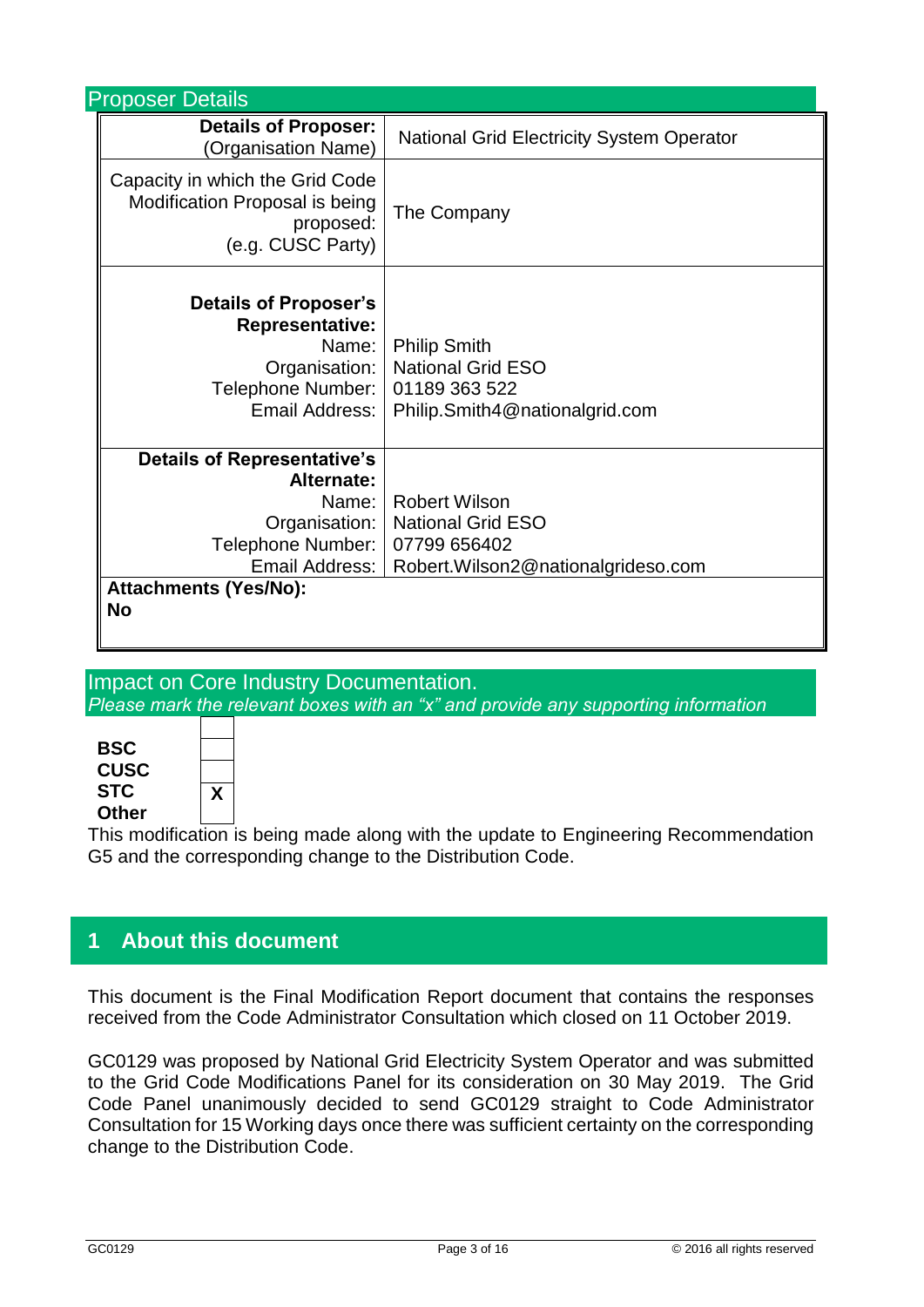#### **Code Administrator Consultation Responses**

One response was received to the Code Administrator Consultation. A summary of the response can be found in Section 7 of this document. The respondent agreed that the proposal better facilitates the applicable Grid Code objectives.

#### **Grid Code Review Panel View**

The Panel members unanimously agreed that the Original was better than the baseline and recommended that it should be implemented.

This Final Modification Report has been prepared in accordance with the terms of the Grid Code. An electronic copy can be found on the National Grid ESO website: [https://www.nationalgrideso.com/codes/grid-code/modifications/gc0129-updating-grid](https://www.nationalgrideso.com/codes/grid-code/modifications/gc0129-updating-grid-code-use-engineering-recommendation-g55)[code-use-engineering-recommendation-g55](https://www.nationalgrideso.com/codes/grid-code/modifications/gc0129-updating-grid-code-use-engineering-recommendation-g55)

## **2 Original Proposal**

**Section 2 (Original Proposal)** and **Section 3 (Proposer's solution**) are sourced directly from the Proposer and any statements or assertions have not been altered or substantiated/supported or refuted by the Workgroup.

#### **Defect**

The Distribution Code Review Panel (DCRP) has recently held a consultation to update Engineering Recommendation (EREC) G5 to issue 5 (G5/5). EREC G5 defines planning levels and compatibility levels for the assessment of voltage distortion from User's equipment and installations with harmonic emission to be connected to transmission systems and distribution networks in the United Kingdom.

The Grid Code references EREC G5 issue 4 (G5/4) in several places; this modification seeks to align the references to G5 to issue 5.

#### **What**

EREC G5 has been modified as outlined below, this list is taken from the Distribution Code's Consultation on G5 that was sent on 13 March 2019. Please refer to the 'DCRP/MP/19/03 - EREC G5 Issue 5' tab at [http://www.dcode.org.uk/dcode](http://www.dcode.org.uk/dcode-modifications/2019-modifications/)[modifications/2019-modifications/](http://www.dcode.org.uk/dcode-modifications/2019-modifications/) for any updates made since this date.

*Planning and compatibility levels for individual harmonics have been revised, while keeping the planning and compatibility levels for voltage total harmonic distortion (THD) the same as G5 Issue 4 (G5/4). As a result for some harmonics these levels have increased. No planning or compatibility level has decreased compared to G5 Issue 4.*

- i. *Defining voltage ranges for which the tables of planning and compatibility levels are applicable. These voltage levels have been adapted to align with typical voltages in use in the UK.*
- ii. *The planning and compatibility levels are now extended to 5 kHz (the 100th harmonic). The measurement of harmonics above 2.5 kHz is at the discretion of the*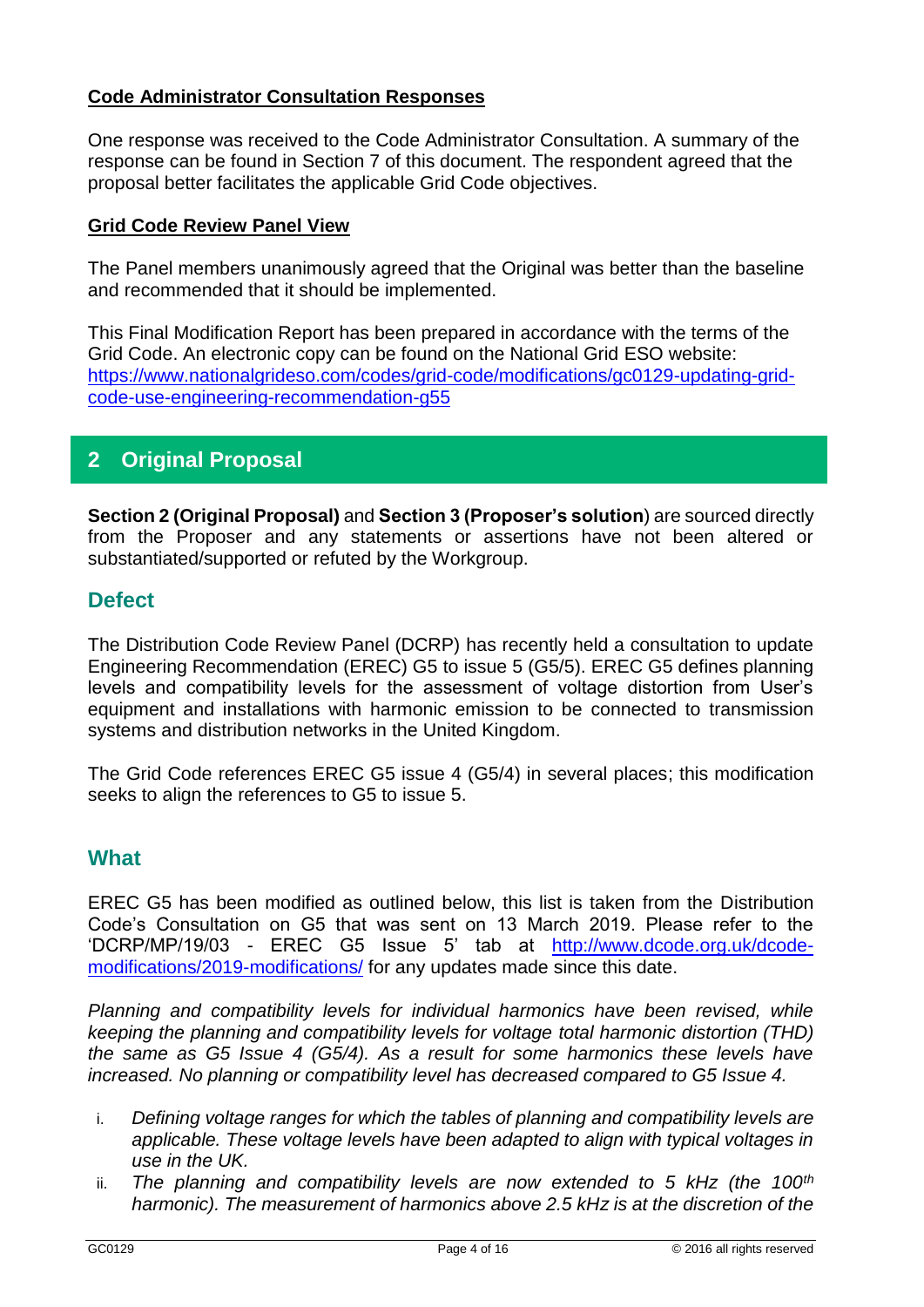*NO (see below for definition) facilitating the connection. It is also recommended to consider the assessment of these harmonics at the discretion of the NO.*

- iii. *Clearly defining interharmonics and revising interharmonic limits in accordance with IEC 61000-34-30, IEC 61000-4-7 and IEC 61000-2-2.*
- iv. *Revising limit for voltage notches in terms of the notch depth and duration.*
- v. *Updating the three stages of assessment. G5 Issue 5 similar to its predecessor, Issue 4, has three stages of connection process. These are Stage 1 for connection of equipment to LV, Stage 2 for connection of equipment which failed Stage 1 and any other connection to voltages below 33 kV, and Stage 3 for any other connection.*
- vi. *Stage 1 has been completely revised; it is designed for connections at LV. It is designed as a linear process such that assessments are applied in stages and substages. If a substage is passed, then the new user can connect; if the substage is failed, then the next substage of assessment is undertaken. In total there are four substages in Stage 1.*
- vii. *Stage 2 has been completely revised; it is designed for connection at voltages below 33 kV and for those new users that have failed Stage 1. It has also been designed as a linear process, such that assessments are applied in substages.*
- viii. *A new section has been added to Issue 5 that sets criteria for the connection of resonant plant, such as power factor correction capacitors to LV and voltages up to 11 kV. This ensures that the network background harmonic levels are not amplified excessively.*
- ix. *Stage 3 has been completely revised; it is designed for connections above 33 kV and for those new users that have failed Stage 2. The connection process has been clearly outlined.*
- x. *In Stage 3, the harmonic limits are based on the apportionment of the harmonic headroom. This is a major difference between G5 Issue 5 and Issue 4.*
- xi. *Defining the minimum requirement and format for harmonic specification that NO has to issue to a new user, to ensure consistency.*
- xii. *Requirement for the compliance report has been included in Issue 5 to ensure consistency.*
- xiii. *G5 Issue 4 did not provide any guidance on the concurrent connections, when two or more new users apply to connect to the network in the vicinity of each other in a short time window. G5 Issue 5 sets the connection process for such cases*

## **Why**

The changes are required to align the Grid Code and the Distribution Code with the new requirements of EREC G5/5. In addition, it is recommended that text and diagrams in EREC G5/5 should not be duplicated in the Grid Code and that the Grid Code should only signpost the reader to EREC G5/5.

#### **How**

The current baseline of the Grid Code has been reviewed for references to EREC G5/4 and Electromagnetic Compatibility Leve. Changes are being proposed based on this; please see Section 9 for more detail.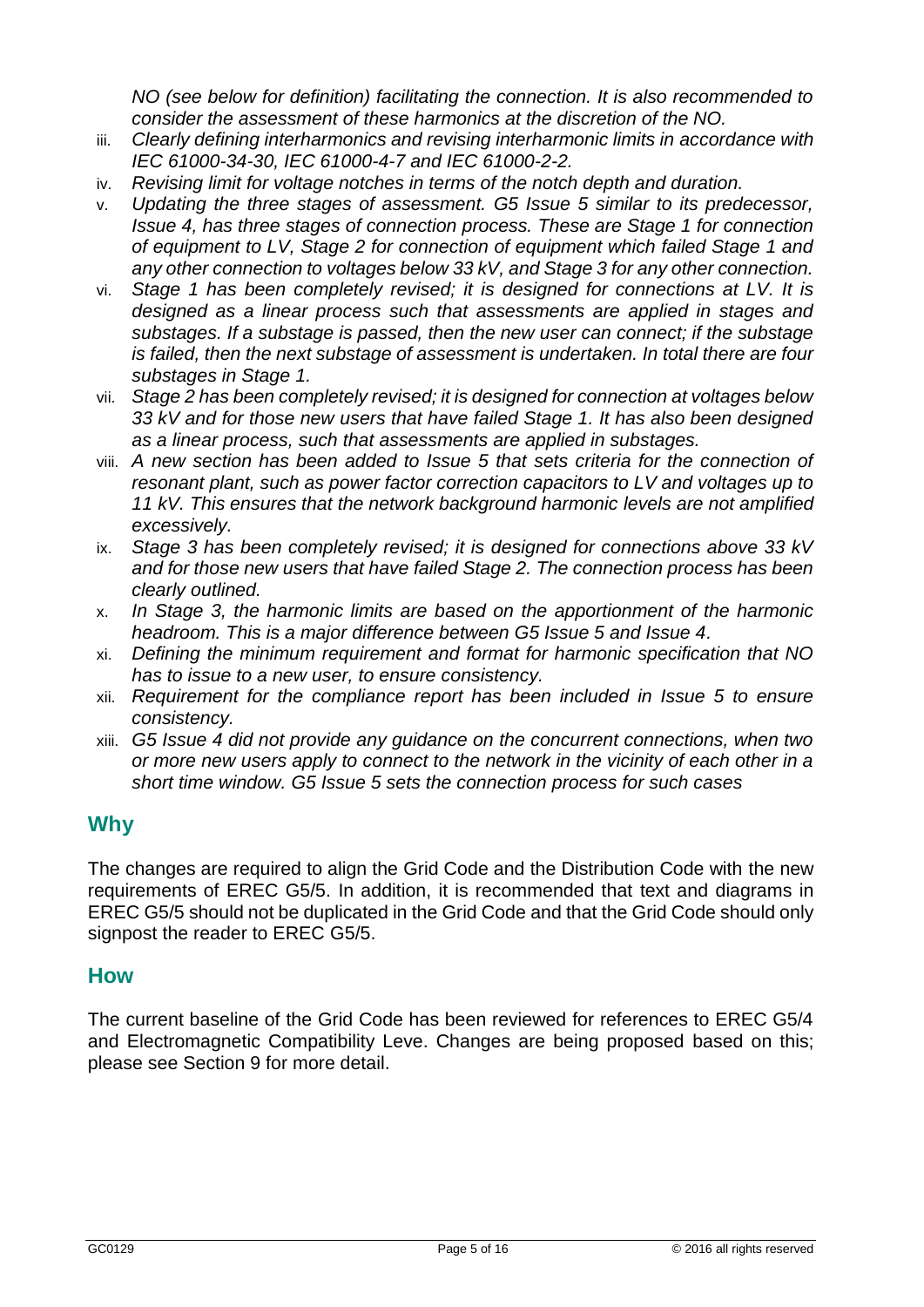### **Governance**

### **Justification for Normal Governance Procedures**

Though it could be argued that the Grid Code changes could meet the criteria for Fast-Track Self-Governance, it is proposed that this modification is made under normal governance arrangements.

The update to EREC G5 is subject to approval by the Authority (Ofgem) before publication. Choosing the Normal Governance route will allow the Authority to consider the changes to the Grid Code along with EREC G5.

#### **Requested Next Steps**

This modification should:

• Follow the normal governance route and proceed to Code Administrator **Consultation** 

The material effects of this change come from the update to EREC G5, which has been subject to both a working group and public consultation.

#### **Why Change?**

The Distribution Code Review Panel (DCRP) has recently held a consultation to update Engineering Recommendation (EREC) G5 to issue 5 (G5/5). EREC G5 defines planning levels and compatibility levels for the assessment of voltage distortion from Network User's equipment and installations with harmonic emission to be connected to transmission systems and distribution networks in the United Kingdom.

This modification is required to align the Grid Code and the Distribution Code with the new requirements of EREC G5/5. In addition, it is recommended that text and diagrams in EREC G5/5 should not be duplicated in the Grid Code and that the Grid Code should only signpost the reader to EREC G5/5.

#### **Code Specific Matters**

#### **Technical Skillsets**

It is not proposed that a Workgroup is required for this modification. If a Workgroup is formed that the skill set required is likely to be:

- Grid Code Governance Procedures; and
- Harmonics caused by the connection of resonant plant and equipment.

#### **Reference Documents**

The Consultation on updating EREC G5 can be found here:

[http://dcode.org.uk/assets/files/DCode-](http://dcode.org.uk/assets/files/DCode-Consultations/2019/DCRP_19_03_PC_Consultation_Pack.zip)[Consultations/2019/DCRP\\_19\\_03\\_PC\\_Consultation\\_Pack.zip](http://dcode.org.uk/assets/files/DCode-Consultations/2019/DCRP_19_03_PC_Consultation_Pack.zip)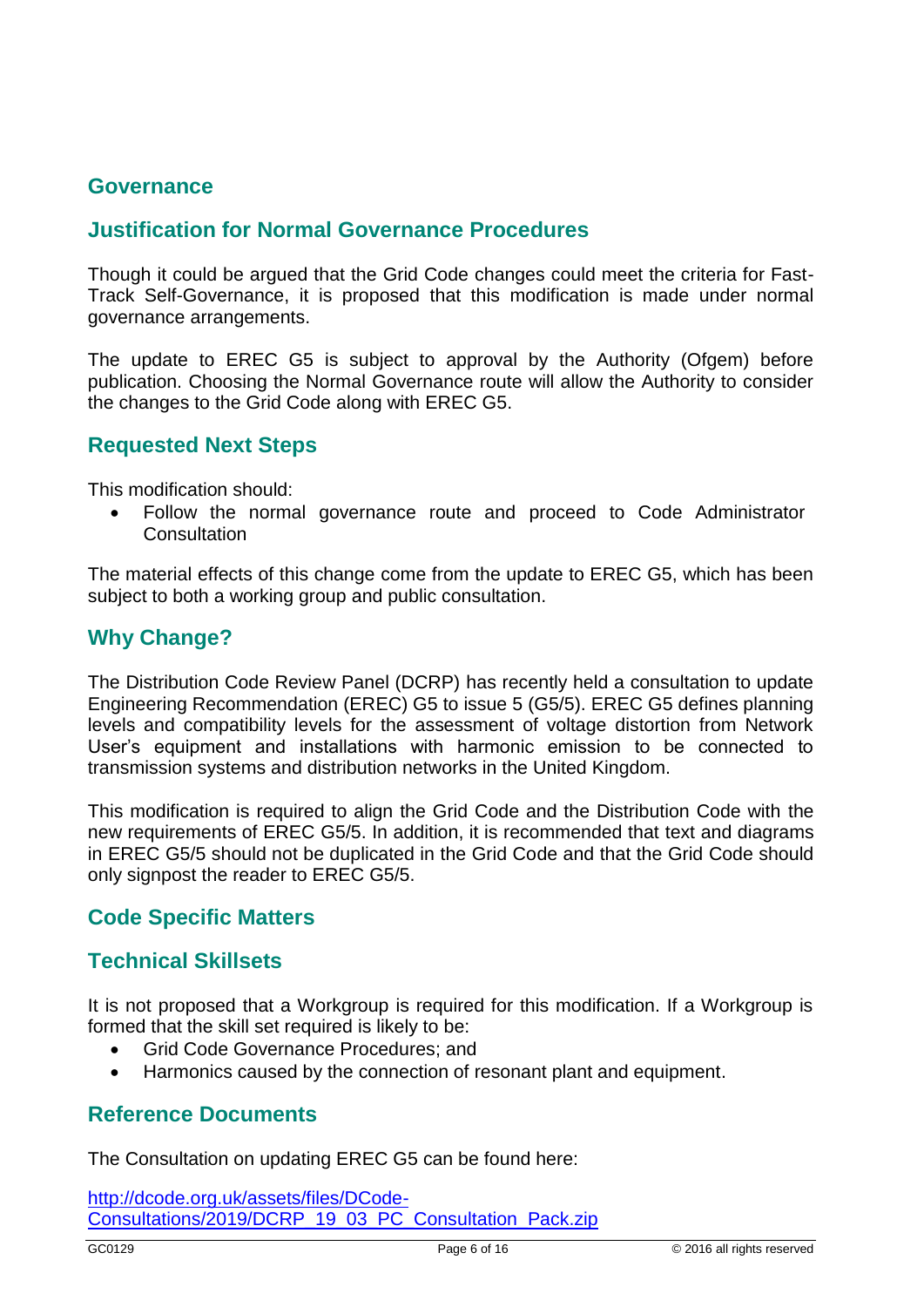## **3 Proposers Solution**

**Section 2 (Original Proposal)** and **Section 3 (Proposer's solution**) are sourced directly from the Proposer and any statements or assertions have not been altered or substantiated/supported or refuted by the Workgroup.

It is proposed to update the references within the Grid Code to refer to EREC G5/5. Please see Section 11 for the proposed changes to the text of the Grid Code.

## **4 Impacts & Other Considerations**

This modification is being proposed alongside the update to G5 and the change to the Distribution Code. It is proposed that these will be presented to Ofgem as a package so the changes can be considered alongside each other.

## **Does this modification impact a Significant Code Review (SCR) or other significant industry change projects, if so, how?**

This modification is not expected to impact any SCR's or other significant industry change projects or other Consumers directly.

#### **Consumer Impacts**

This modification is not expected to impact Consumers directly.

## **5 Relevant Objectives**

Impact of the modification on the Applicable Grid Code Objectives:

| <b>Relevant Objective</b>                                                                                                                                                                                                                                                                                                                                                           | Identified impact |
|-------------------------------------------------------------------------------------------------------------------------------------------------------------------------------------------------------------------------------------------------------------------------------------------------------------------------------------------------------------------------------------|-------------------|
| (a) To permit the development, maintenance and operation of an<br>efficient, coordinated and economical system for the<br>transmission of electricity                                                                                                                                                                                                                               | <b>Positive</b>   |
| (b) Facilitating effective competition in the generation and supply<br>of electricity (and without limiting the foregoing, to facilitate<br>the national electricity transmission system being made<br>available to persons authorised to supply or generate<br>electricity on terms which neither prevent nor restrict<br>competition in the supply or generation of electricity); | <b>None</b>       |
| (c) Subject to sub-paragraphs (i) and (ii), to promote the security<br>and efficiency of the electricity generation, transmission and<br>distribution systems in the national electricity transmission<br>system operator area taken as a whole;                                                                                                                                    | Positive          |
| (d) To efficiently discharge the obligations imposed upon the<br>licensee by this license and to comply with the Electricity                                                                                                                                                                                                                                                        | <b>None</b>       |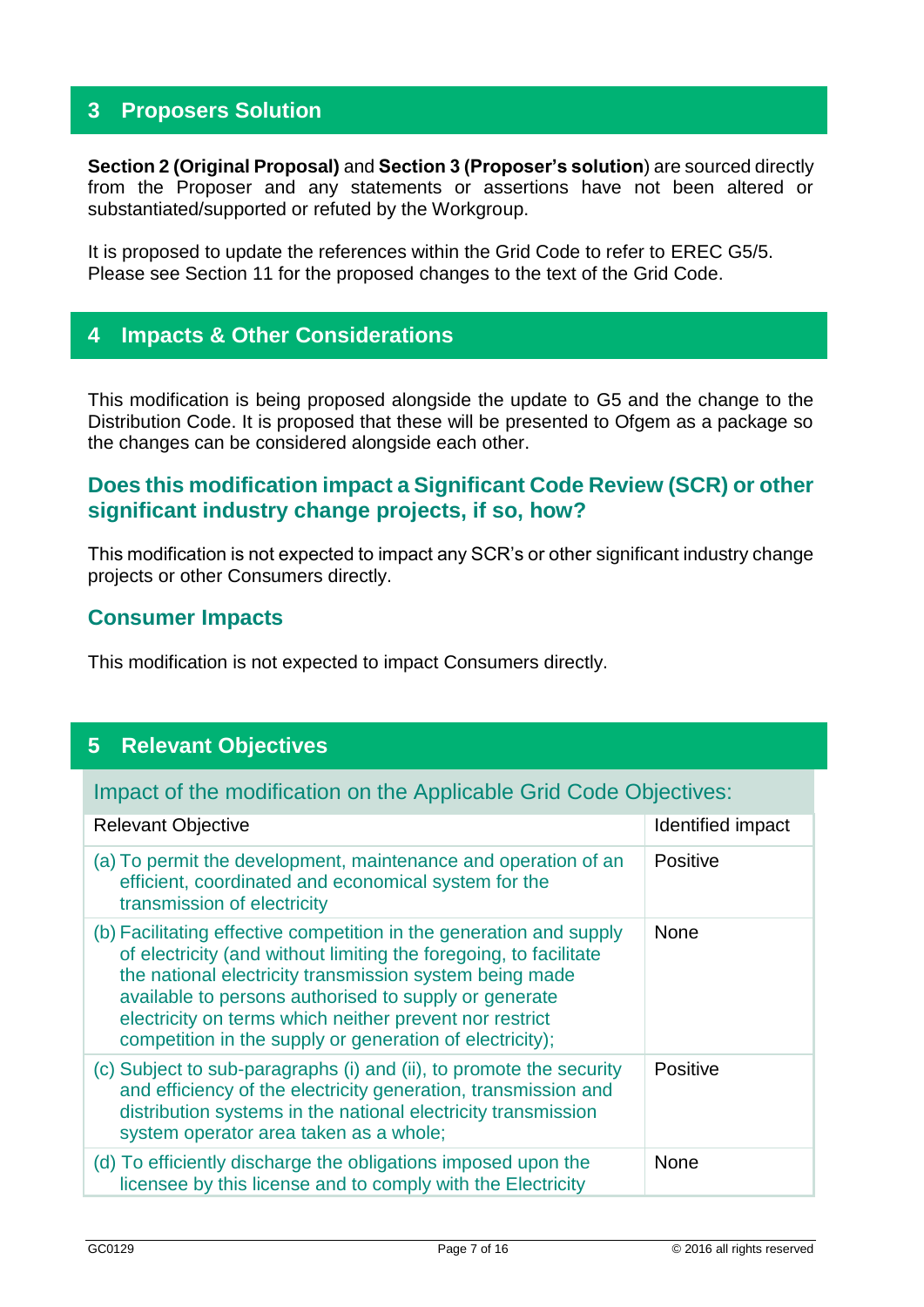| Regulation and any relevant legally binding decisions of the<br>European Commission and/or the Agency; and |             |
|------------------------------------------------------------------------------------------------------------|-------------|
| (e) To promote efficiency in the implementation and<br>administration of the Grid Code arrangements        | <b>None</b> |

Updating the Grid Code concurrently with the EREC G5 and the Distribution Code changes will align the GB framework. This should lead to an efficient, coordinated solution.

## **6 Implementation**

It is proposed that this modification should be implemented concurrently with the changes to EREC G5 and the Distribution Code.

The proposed modification would be implemented 6 months from the time of Approval by the Authority or 1 March 2020 whichever is the later.

This will come into effect for connection offers issued by National Grid ESO to their customers from 1 March 2020 or earlier if mutually agreed by both parties.

No costs are foreseen in relation to the implementation of this Grid Code Modification.

## **7 Code Administrator Consultation: Responses**

The Code Administrator Consultation was issued on 20 September 2019 for 15 Working Days and close on 11 October 2019.

1 response was received (from the Proposer) to the Code Administrator Consultation and is detailed in the table below:

| <b>Respondent</b>           | Do you believe that<br>GC0129 better<br>facilitates the Grid<br><b>Code objectives?</b>                                                                                                   | Do you support<br>the proposed<br>implementation<br>approach?                                                                                                                  | Do you have any other comments?                                                                                                                                                                                                                                                                                                                                                                                                                                                                                                                                               |
|-----------------------------|-------------------------------------------------------------------------------------------------------------------------------------------------------------------------------------------|--------------------------------------------------------------------------------------------------------------------------------------------------------------------------------|-------------------------------------------------------------------------------------------------------------------------------------------------------------------------------------------------------------------------------------------------------------------------------------------------------------------------------------------------------------------------------------------------------------------------------------------------------------------------------------------------------------------------------------------------------------------------------|
| <b>National</b><br>Grid ESO | Yes. GC0129<br>updates the Grid<br>Code to reference<br>the correct version<br>of the Engineering<br>Recommendation<br>(EREC) G5. This<br>better facilitates<br>Objectives (a) and<br>(c) | Yes. This was<br>agreed via the<br><b>Distribution</b><br><b>Code Review</b><br>Panel (DCRP)<br>consultation and<br>has been<br>discussed at the<br><b>Grid Code</b><br>Panel. | The DCRP held a consultation to<br>update EREC G5 to issue 5<br>(G5/5). The G5 Working Group<br>provided industry with the<br>opportunity to feed into the<br>review of the G5 standard,<br>including the conditions and<br>timeline for implementation. This<br>has now been completed and the<br>specifications for G5/5 have<br>been agreed. The intention is<br>now for GC0129 to be submitted<br>to the Authority simultaneously<br>with the Distribution Code<br>modification (DCRP/MP/19/03),<br>both of which update references<br>in the codes to the latest version |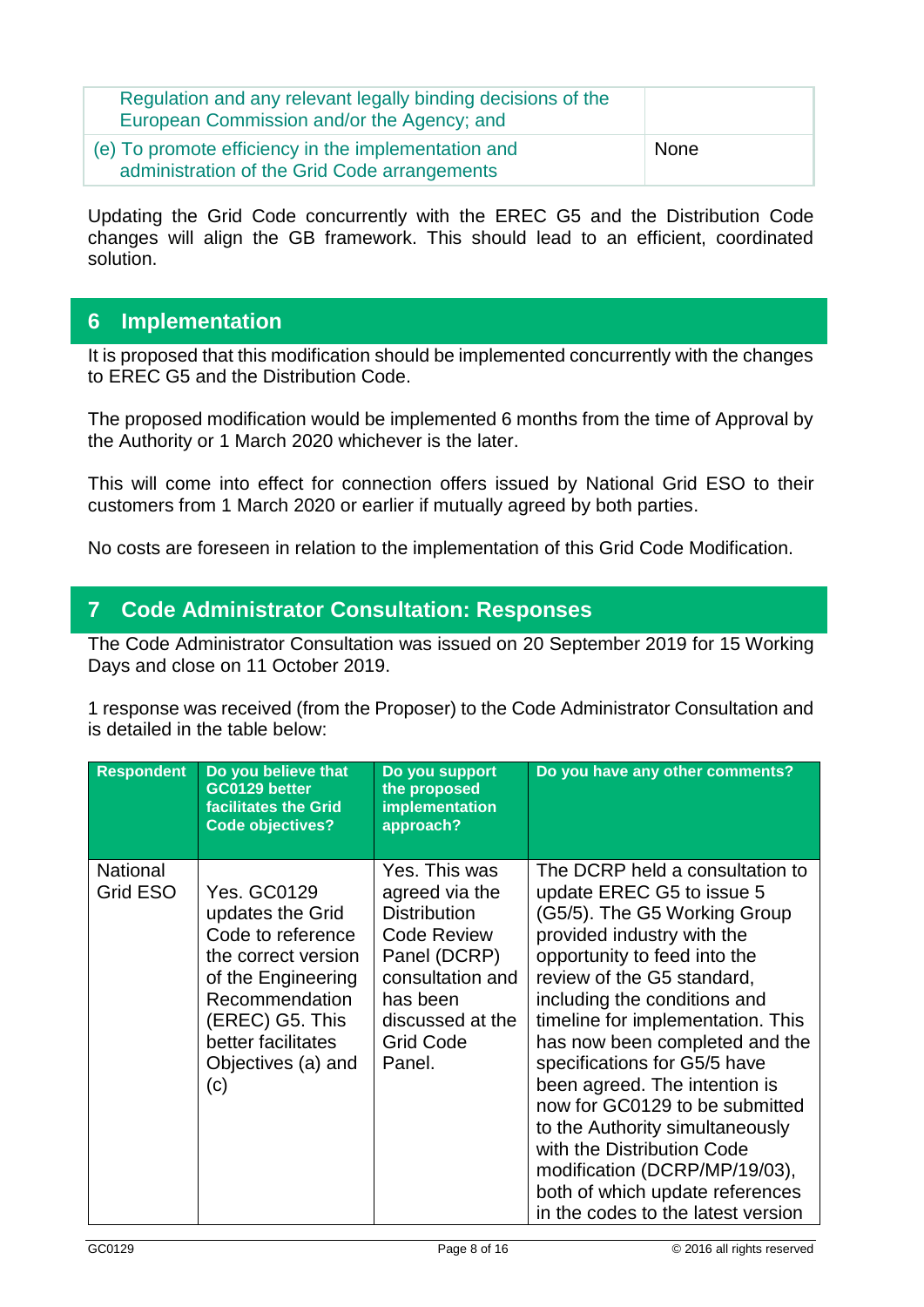| of G5, in order that both can be |
|----------------------------------|
| reviewed at the same time.       |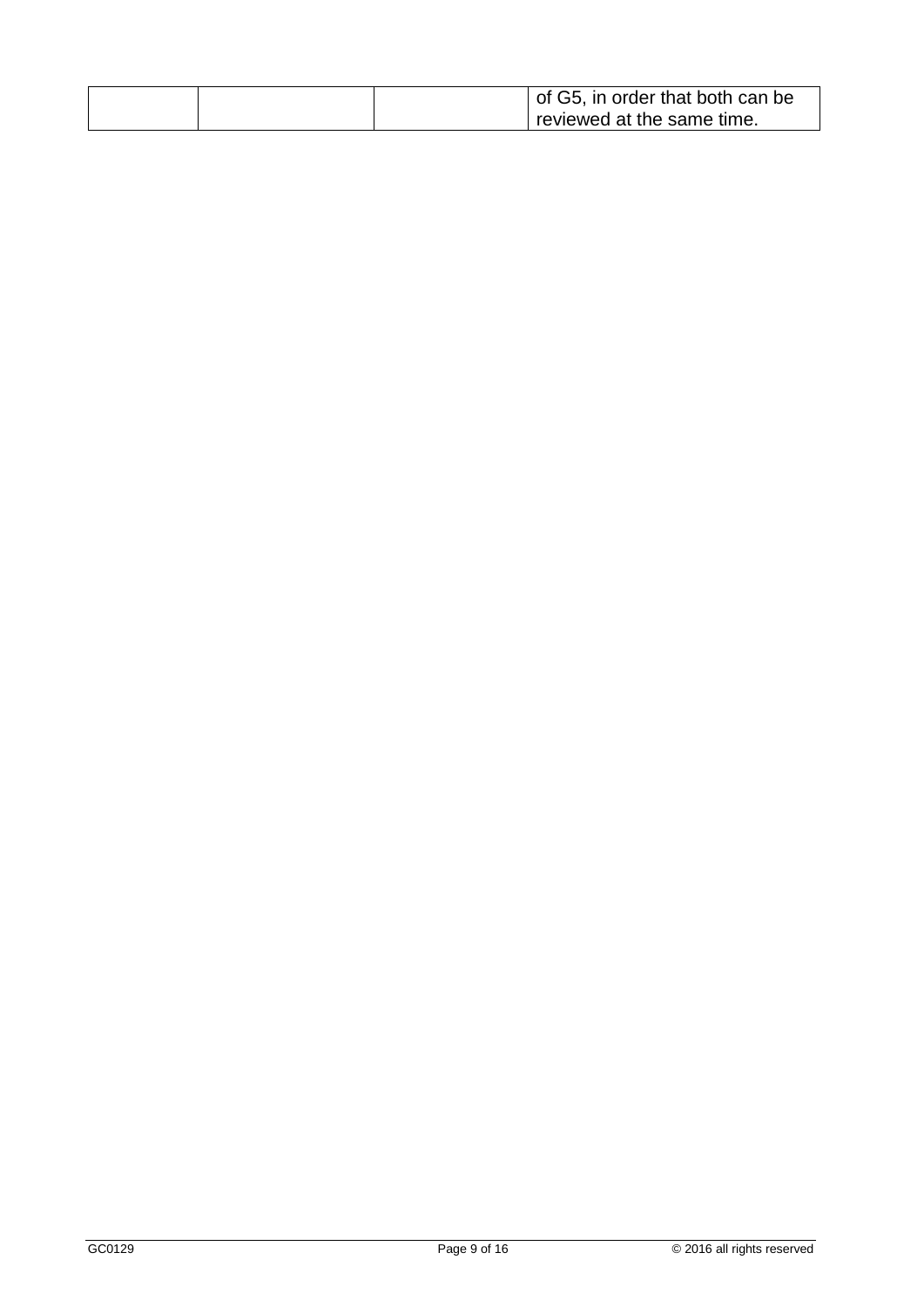## **8 Grid Code Review Panel Views**

At the Grid Code Review Panel meeting on 29 October 2019, Panel voted on GC0129 against the Applicable Grid Code Objectives. The Panel members unanimously agreed that the Original was better than the baseline and recommended that it should be implemented.

*For reference the Applicable Grid Code Objectives are:*

- *(a) To permit the development, maintenance and operation of an efficient, coordinated and economical system for the transmission of electricity*
- *(b) Facilitating effective competition in the generation and supply of electricity (and without limiting the foregoing, to facilitate the national electricity transmission system being made available to persons authorised to supply or generate electricity on terms which neither prevent nor restrict competition in the supply or generation of electricity);*
- *(c) Subject to sub-paragraphs (i) and (ii), to promote the security and efficiency of the electricity generation, transmission and distribution systems in the national electricity transmission system operator area taken as a whole;*
- *(d) To efficiently discharge the obligations imposed upon the licensee by this license*  and to comply with the Electricity Regulation and any relevant legally binding *decisions of the European Commission and/or the Agency; and*
- *(e) To promote efficiency in the implementation and administration of the Grid Code arrangements*

#### **Vote 1**: *Does the Original facilitate the objectives better than the Baseline?*

|          | <b>Better</b><br>facilitates<br>ACO(a) | <b>Better</b><br>facilitates<br>ACO(b)? | <b>Better</b><br>facilitates<br>ACO(c)?                                         | <b>Better</b><br>facilitates<br>$ACO$ (d)? | <b>Better</b><br>facilitates<br>ACO(e)? | <b>Overall</b><br>(Y/N) |
|----------|----------------------------------------|-----------------------------------------|---------------------------------------------------------------------------------|--------------------------------------------|-----------------------------------------|-------------------------|
| Original | Yes                                    | <b>Neutral</b>                          | <b>Neutral</b>                                                                  | <b>Neutral</b>                             | <b>Neutral</b>                          | Yes                     |
|          |                                        |                                         | <b>Voting Statement</b>                                                         |                                            |                                         |                         |
| content. |                                        |                                         | This modification introduces the new standard approach to dealing with harmonic |                                            |                                         |                         |

Panel Member: Alastair Frew

#### Panel Member: Christopher Smith

|                                           | <b>Better</b><br>facilitates<br>ACO(a) | <b>Better</b><br>facilitates<br>ACO(b)? | <b>Better</b><br>facilitates<br>ACO(c)? | <b>Better</b><br>facilitates<br>$ACO$ (d)? | <b>Better</b><br>facilitates<br>ACO(e)? | <b>Overall</b><br>(Y/N) |  |
|-------------------------------------------|----------------------------------------|-----------------------------------------|-----------------------------------------|--------------------------------------------|-----------------------------------------|-------------------------|--|
| Original                                  | Yes                                    | Yes                                     | Yes                                     | Yes                                        | Yes                                     | Yes                     |  |
|                                           | <b>Voting Statement</b>                |                                         |                                         |                                            |                                         |                         |  |
| This is a welcome Grid Code modification. |                                        |                                         |                                         |                                            |                                         |                         |  |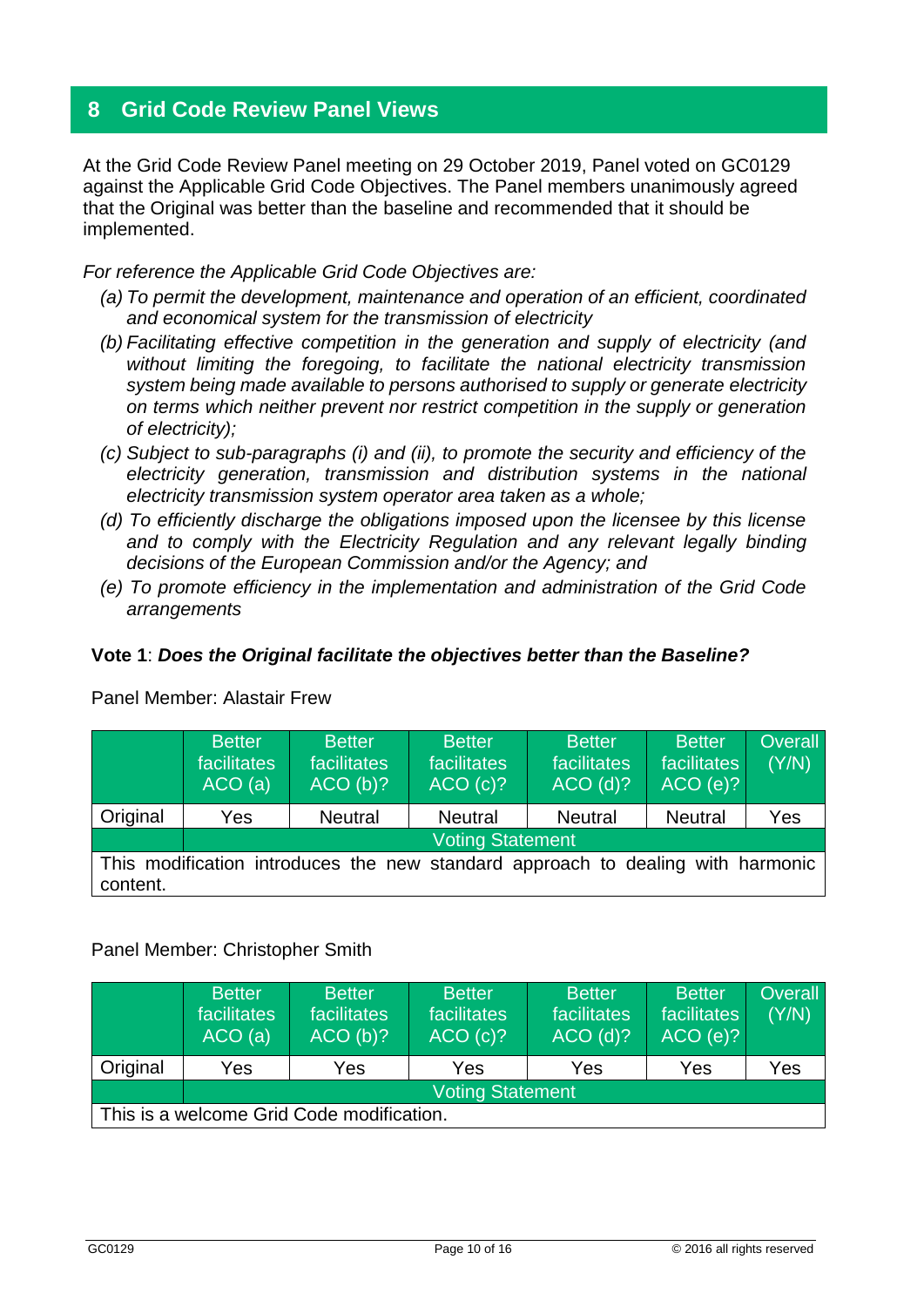#### Panel Member: Damian Jackman

|                                                                                                                                                                                                                                                             | <b>Better</b><br>facilitates<br>ACO(a) | <b>Better</b><br>facilitates<br>ACO(b)? | <b>Better</b><br>facilitates<br>ACO(C)? | <b>Better</b><br>facilitates<br>$ACO$ (d)? | <b>Better</b><br>facilitates<br>ACO(e)? | Overall<br>(Y/N) |
|-------------------------------------------------------------------------------------------------------------------------------------------------------------------------------------------------------------------------------------------------------------|----------------------------------------|-----------------------------------------|-----------------------------------------|--------------------------------------------|-----------------------------------------|------------------|
| Original                                                                                                                                                                                                                                                    | <b>Yes</b>                             | <b>Neutral</b>                          | Yes                                     | <b>Neutral</b>                             | <b>Neutral</b>                          | Yes              |
|                                                                                                                                                                                                                                                             | <b>Voting Statement</b>                |                                         |                                         |                                            |                                         |                  |
| The G5/5 standard provides alignment between the distribution and transmission codes<br>which will be welcome to developers as it avoids different standards for different voltages<br>and a level playing field for connection costs across the GB system. |                                        |                                         |                                         |                                            |                                         |                  |

Panel Member: Joe Underwood

|                                                     | <b>Better</b><br>facilitates<br>ACO(a) | <b>Better</b><br><i>facilitates</i><br>ACO(b)? | <b>Better</b><br>facilitates<br>ACO(c)? | <b>Better</b><br>facilitates<br>$ACO$ (d)? | <b>Better</b><br>facilitates<br>ACO(e)? | <b>Overall</b><br>(Y/N) |  |
|-----------------------------------------------------|----------------------------------------|------------------------------------------------|-----------------------------------------|--------------------------------------------|-----------------------------------------|-------------------------|--|
| Original                                            | Yes                                    | <b>Neutral</b>                                 | Yes                                     | <b>Neutral</b>                             | <b>Neutral</b>                          | Yes                     |  |
|                                                     | <b>Voting Statement</b>                |                                                |                                         |                                            |                                         |                         |  |
| The modification updates the EREC in the Grid Code. |                                        |                                                |                                         |                                            |                                         |                         |  |

Panel Member: Robert Longden

|                                                                                 | <b>Better</b><br>facilitates<br>ACO(a)                                    | <b>Better</b><br>facilitates<br>ACO(b)? | <b>Better</b><br>facilitates<br>ACO(c)? | <b>Better</b><br>facilitates<br>$ACO$ (d)? | <b>Better</b><br>facilitates<br>ACO(e)? | <b>Overall</b><br>(Y/N) |
|---------------------------------------------------------------------------------|---------------------------------------------------------------------------|-----------------------------------------|-----------------------------------------|--------------------------------------------|-----------------------------------------|-------------------------|
| Original                                                                        | Yes                                                                       | <b>Neutral</b>                          | <b>Neutral</b>                          | <b>Neutral</b>                             | <b>Neutral</b>                          | Yes                     |
|                                                                                 | <b>Voting Statement</b>                                                   |                                         |                                         |                                            |                                         |                         |
| GC0129<br>updates the Grid Code to reference the correct version of engineering |                                                                           |                                         |                                         |                                            |                                         |                         |
|                                                                                 | Recommendation G5. As such it better facilitates Applicable Objective (i) |                                         |                                         |                                            |                                         |                         |

Panel Member: Rob Wilson

|          | <b>Better</b><br>facilitates<br>ACO(a) | <b>Better</b><br>facilitates<br>ACO(b)? | <b>Better</b><br>facilitates<br>ACO(c)? | <b>Better</b><br>facilitates<br>$ACO$ (d)? | <b>Better</b><br>facilitates<br>ACO(e)? | <b>Overall</b><br>(Y/N) |
|----------|----------------------------------------|-----------------------------------------|-----------------------------------------|--------------------------------------------|-----------------------------------------|-------------------------|
| Original | Yes                                    | Yes                                     | Yes                                     | Yes                                        | <b>Neutral</b>                          | Yes                     |
|          | <b>Voting Statement</b>                |                                         |                                         |                                            |                                         |                         |

GC0129 updates references in the Grid Code to the latest version of the standard dealing with harmonics, EREC G5, to amend this from G5/4 to G5/5. Comments were not invited during the development of GC0129 on the content of the updated G5 standard for which separate consultations were carried out, administered by the Electricity Networks Association (ENA).

The updated references to the Grid Code in GC0129 are being provided to Ofgem at the same time as their approval is sought by the ENA to the update of the standard hence allowing a single decision to be made.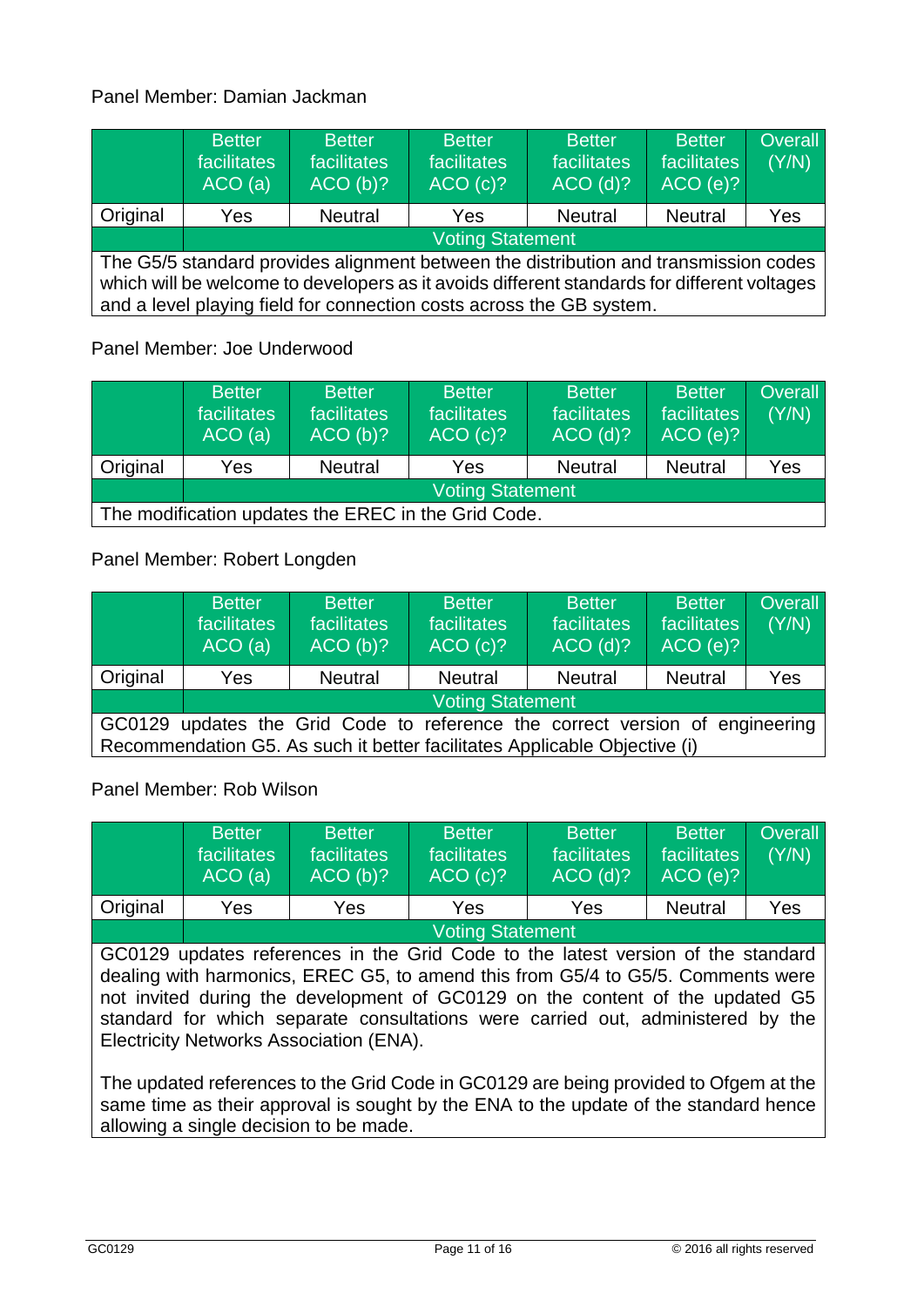Panel Member: Richard Woodward (Alternate to Ross McGhin)

|          | <b>Better</b><br>facilitates<br>ACO(a)                                                                                                                                                                                                                                                                                                                                                     | <b>Better</b><br>facilitates<br>ACO(b)? | <b>Better</b><br>facilitates<br>ACO(c)? | <b>Better</b><br>facilitates<br>$ACO$ (d)? | <b>Better</b><br>facilitates<br>ACO(e)? | <b>Overall</b><br>(Y/N) |
|----------|--------------------------------------------------------------------------------------------------------------------------------------------------------------------------------------------------------------------------------------------------------------------------------------------------------------------------------------------------------------------------------------------|-----------------------------------------|-----------------------------------------|--------------------------------------------|-----------------------------------------|-------------------------|
| Original | Yes                                                                                                                                                                                                                                                                                                                                                                                        | <b>Neutral</b>                          | Yes                                     | <b>Neutral</b>                             | Yes                                     | Yes                     |
|          | <b>Voting Statement</b>                                                                                                                                                                                                                                                                                                                                                                    |                                         |                                         |                                            |                                         |                         |
|          | Aligns Grid Code with D-Code modifications to update the Engineering Standards. In<br>respect of the D-Code mod, we believe the updated Engineering Recommendation<br>would serve the industry better by providing clear guidelines for connection process,<br>allocation of harmonic headroom and compliance process considering fast changing<br>power system and emerging technologies. |                                         |                                         |                                            |                                         |                         |

Panel Member: Graeme Vincent (Alternate to Steve Cox)

|          | <b>Better</b><br>facilitates<br>ACO(a)                                                                                                                                                                                          | <b>Better</b><br>facilitates<br>ACO(b)? | <b>Better</b><br>facilitates<br>ACO(c)? | <b>Better</b><br>facilitates<br>$ACO$ (d)? | <b>Better</b><br>facilitates<br>ACO(e)? | <b>Overall</b><br>(Y/N) |
|----------|---------------------------------------------------------------------------------------------------------------------------------------------------------------------------------------------------------------------------------|-----------------------------------------|-----------------------------------------|--------------------------------------------|-----------------------------------------|-------------------------|
| Original | Yes                                                                                                                                                                                                                             | <b>Neutral</b>                          | Yes                                     | <b>Neutral</b>                             | <b>Neutral</b>                          | Yes                     |
|          | <b>Voting Statement</b>                                                                                                                                                                                                         |                                         |                                         |                                            |                                         |                         |
|          | Aligns Grid Code with the Distribution Code and makes reference to the latest version<br>of Engineering Recommendation G5. This will ensure that consistent arrangements<br>apply at both Distribution and Transmission levels. |                                         |                                         |                                            |                                         |                         |

## **Vote 2 –** *Which option is the best?*

| <b>Panel Member</b>                                    | <b>BEST Option?</b> |
|--------------------------------------------------------|---------------------|
| <b>Alastair Frew</b>                                   | Original            |
| <b>Christopher Smith</b>                               | Original            |
| Damian Jackman                                         | Original            |
| Joe Underwood                                          | Original            |
| Robert Longden                                         | Original            |
| Rob Wilson                                             | Original            |
| <b>Richard Woodward</b><br>(Alternate to Ross McGhin)  | Original            |
| <b>Graeme Vincent (Alternate</b><br>to Alan Creighton) | Original            |

The Grid Code Review Panel therefore recommended unanimously agreed that the Original could be implemented.

Note that 1 Panel Member (Guy Nicholson) abstained from voting.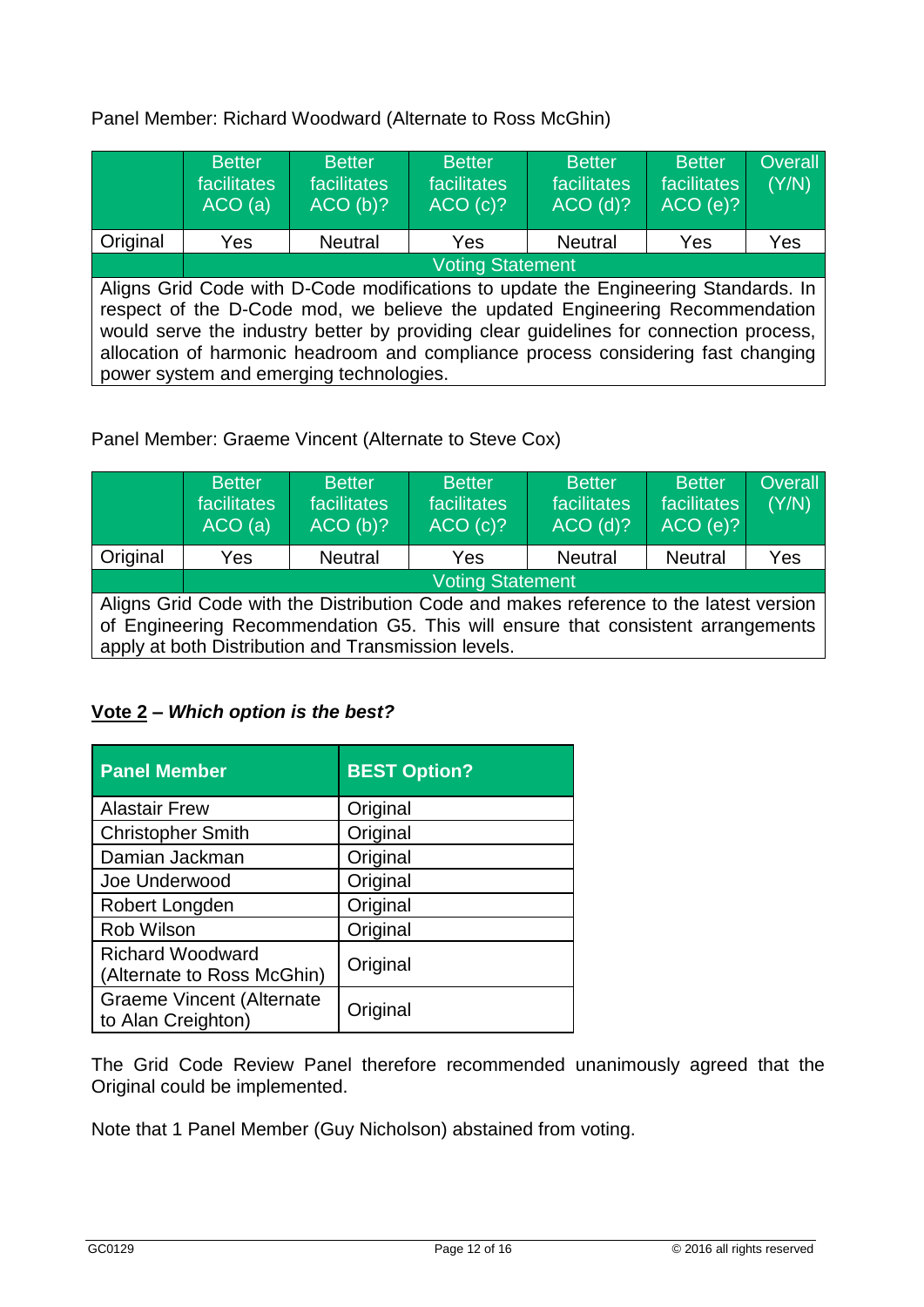# **9 Legal Text**

This modification will update the Grid Code with the changes as set out in Annex 1.

# **10 Cost Impacts**

| Industry costs (Standard CMP) |                                                                                                           |  |
|-------------------------------|-----------------------------------------------------------------------------------------------------------|--|
| Resource costs                | £908.00 Consultation<br>• 1.5 man days effort per consultation<br>response<br>• 1 consultation respondent |  |
| <b>Total Industry Costs</b>   | £908.00                                                                                                   |  |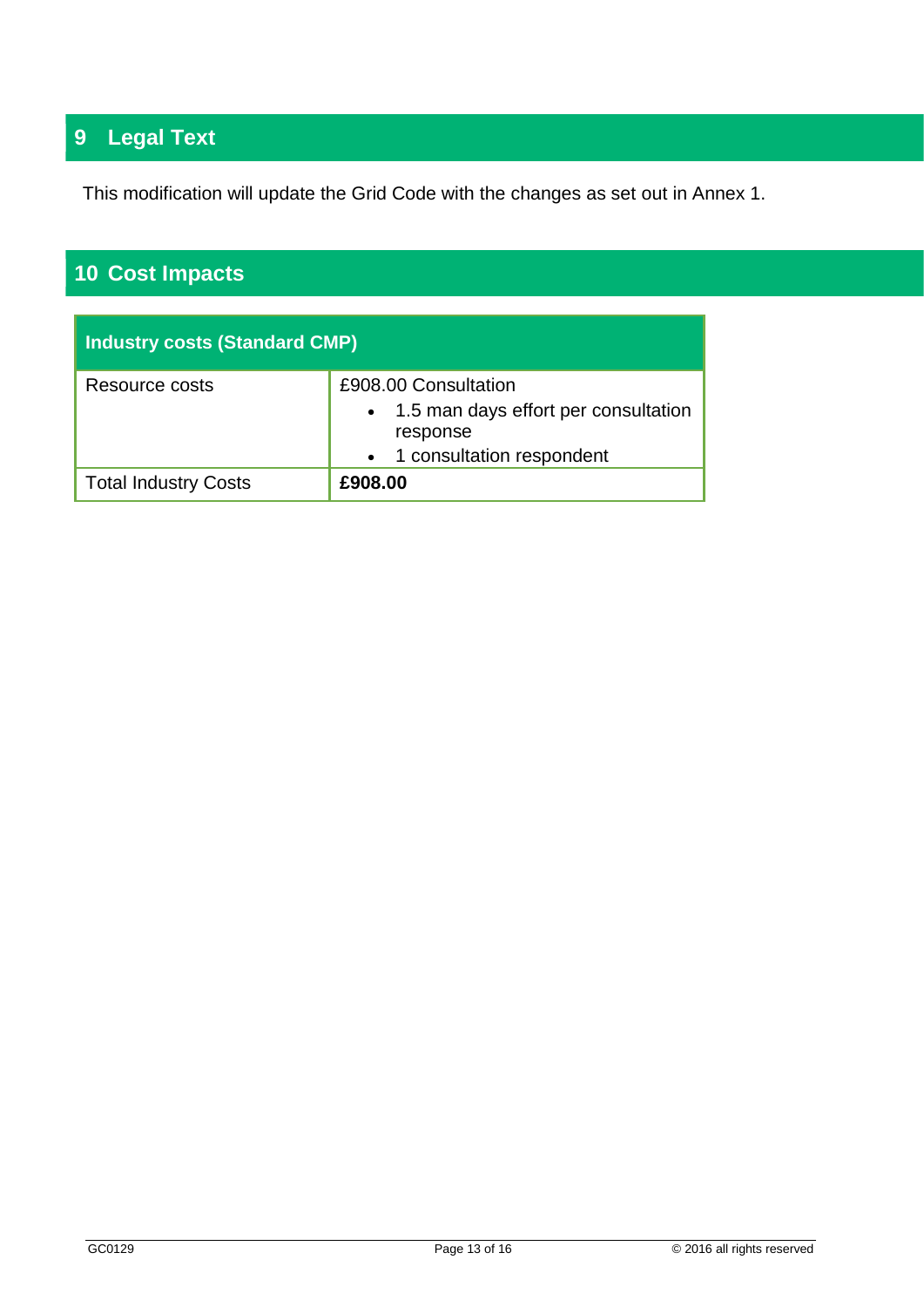## **11 Annex 1 – Legal Text**

| <b>Section</b>                       | <b>Defect</b>                                |
|--------------------------------------|----------------------------------------------|
| <b>Glossary and Definitions</b>      |                                              |
| <b>Electromagnetic Compatibility</b> | Has the meaning set out in                   |
| Level                                | <b>Engineering Recommendation</b>            |
|                                      | G5Engineering Recommendation                 |
|                                      | G5/4.                                        |
| <b>Engineering Recommendation</b>    | <b>Means Engineering Recommendation</b>      |
| G5                                   | G5/5.                                        |
| <b>Planning Code</b>                 |                                              |
| APPENDIX C - TECHNICAL AND           | <b>ER G5/4</b>                               |
| <b>DESIGN CRITERIA</b>               | (Supported by ACE Report No.73)              |
| <b>PART 1 - SHETL'S TECHNICAL</b>    |                                              |
| <b>AND DESIGN CRITERIA</b>           |                                              |
| Item 6                               |                                              |
| <b>APPENDIX C - TECHNICAL AND</b>    | <b>ER G5/4</b>                               |
| <b>DESIGN CRITERIA</b>               | (Supported by ACE Report No.73)              |
| <b>PART 2 - SPT's TECHNICAL</b>      |                                              |
| <b>AND DESIGN CRITERIA</b>           |                                              |
| Item 6                               |                                              |
| <b>APPENDIX E - OFFSHORE</b>         | <b>ER G5/4</b>                               |
| <b>TRANSMISSION SYSTEM AND</b>       |                                              |
| <b>OTSDUW PLANT AND</b>              |                                              |
| APPARATUS TECHNICAL AND              |                                              |
| <b>DESIGN CRITERIA</b>               |                                              |
| Item <sub>3</sub>                    |                                              |
| <b>Connection Conditions</b>         |                                              |
| CC.6.1.5                             | The Electromagnetic Compatibility            |
|                                      | <b>Levels</b> for harmonic distortion on the |
|                                      | <b>Onshore Transmission System from</b>      |
|                                      | all sources under both <b>Planned</b>        |
|                                      | <b>Outage</b> and fault outage conditions,   |
|                                      | (unless abnormal conditions prevail)         |
|                                      | shall comply with the levels shown in        |
|                                      | the tables of Appendix A of                  |
|                                      | <b>Engineering Recommendation</b><br>G5/4    |
|                                      |                                              |
|                                      | <b>Engineering Recommendation G5/4</b>       |
|                                      | contains planning criteria which The         |
|                                      | <b>Company</b> will apply to the connection  |
|                                      | of non-linear Load to the National           |
|                                      | <b>Electricity Transmission System,</b>      |
|                                      | which may result in harmonic emission        |
|                                      | limits being specified for these Loads       |
|                                      | in the relevant Bilateral Agreement.         |
|                                      | The application of the planning criteria     |
|                                      | will take into account the position of       |
|                                      | <b>GB Code and EU Code Users' Plant</b>      |
|                                      | and Apparatus (and OTSDUW Plant              |
|                                      | and Apparatus) in relation to                |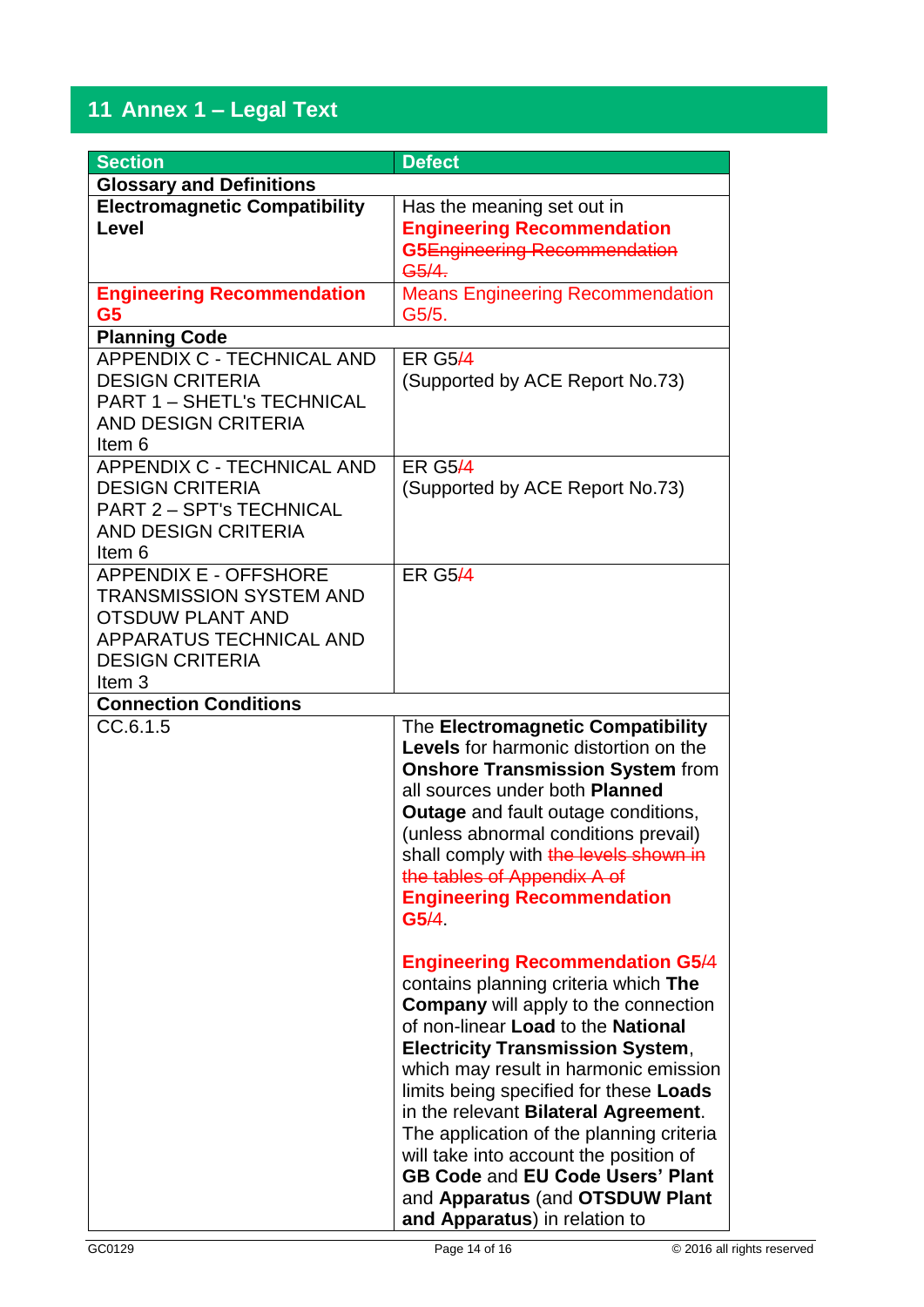|                                       | harmonic emissions. GB Code Users<br>must ensure that connection of<br>distorting loads to their User Systems |
|---------------------------------------|---------------------------------------------------------------------------------------------------------------|
|                                       | do not cause any harmonic emission<br>limits specified in the Bilateral                                       |
|                                       | Agreement, or where no such limits                                                                            |
|                                       | are specified, the relevant planning                                                                          |
|                                       | levels specified in <b>Engineering</b>                                                                        |
|                                       | <b>Recommendation G5/4 to be</b>                                                                              |
|                                       | exceeded.                                                                                                     |
| <b>European Connection Conditions</b> |                                                                                                               |
| ECC.6.1.5                             | The Electromagnetic Compatibility<br>Levels for harmonic distortion on the                                    |
|                                       | <b>Onshore Transmission System from</b><br>all sources under both <b>Planned</b>                              |
|                                       | <b>Outage</b> and fault outage conditions,                                                                    |
|                                       | (unless abnormal conditions prevail)                                                                          |
|                                       | shall comply with the levels shown in                                                                         |
|                                       | the tables of Appendix A of<br><b>Engineering Recommendation</b>                                              |
|                                       | G5/4                                                                                                          |
|                                       |                                                                                                               |
|                                       | <b>Engineering Recommendation G5/4</b>                                                                        |
|                                       | contains planning criteria which The                                                                          |
|                                       | <b>Company</b> will apply to the connection                                                                   |
|                                       | of non-linear Load to the National                                                                            |
|                                       | <b>Electricity Transmission System,</b>                                                                       |
|                                       | which may result in harmonic emission<br>limits being specified for these Loads                               |
|                                       | in the relevant Bilateral Agreement.                                                                          |
|                                       | The application of the planning criteria                                                                      |
|                                       | will take into account the position of                                                                        |
|                                       | GB Code and EU Code Users' Plant                                                                              |
|                                       | and Apparatus (and OTSDUW Plant                                                                               |
|                                       | and Apparatus) in relation to                                                                                 |
|                                       | harmonic emissions. GB Code Users                                                                             |
|                                       | must ensure that connection of                                                                                |
|                                       | distorting loads to their User Systems<br>do not cause any harmonic emission                                  |
|                                       | limits specified in the Bilateral                                                                             |
|                                       | Agreement, or where no such limits                                                                            |
|                                       | are specified, the relevant planning                                                                          |
|                                       | levels specified in <b>Engineering</b>                                                                        |
|                                       | <b>Recommendation G5/4 to be</b>                                                                              |
|                                       | exceeded.                                                                                                     |
| <b>Operating Code No. 5</b>           |                                                                                                               |
| OC5.5.4<br><b>Harmonic Content</b>    | $CC.6.1.5(a)$ or $ECC.6.1.5(a)$<br>Measured harmonic emissions do not                                         |
|                                       | exceed the limits specified in the                                                                            |
|                                       | <b>Bilateral Agreement or where no</b>                                                                        |
|                                       | such limits are specified, the relevant                                                                       |
|                                       | planning level specified in                                                                                   |